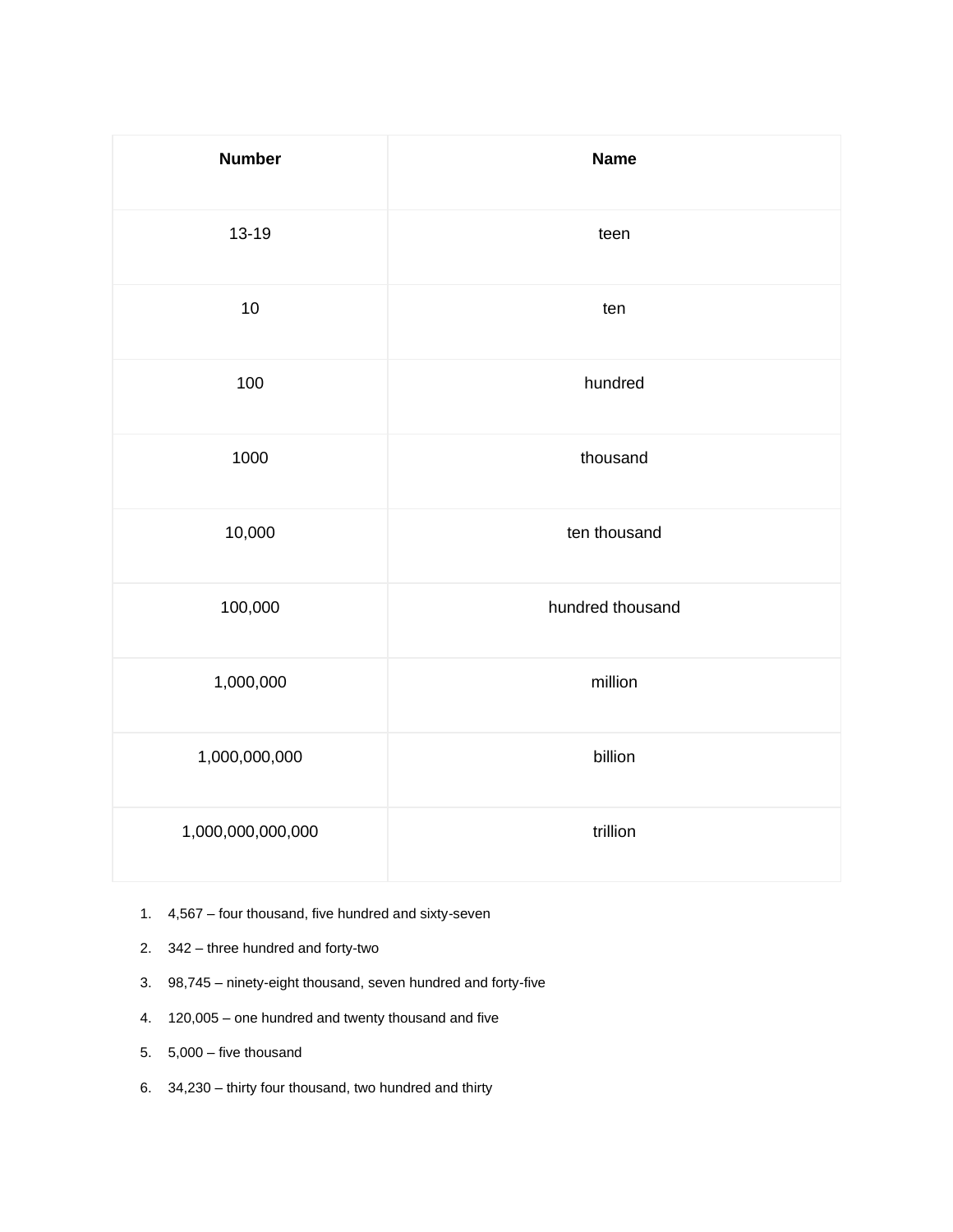- 7. 873,120 eight hundred and seventy three thousand, one hundred and twenty
- 8. 10,043 ten thousand and forty three
- 9. 7,340,200 seven million, three hundred and forty thousand, two hundred
- 10. 5,500 five thousand, five hundred *or* fifty-five hundred
- 11. 4,567,090 four million, five hundred and sixty seven thousand and ninety
- 12. 67,000 sixty seven thousand
- 13. 92,000,031 ninety two million and thirty one
- 14. 1,000,010,000,023 one trillion, ten million and twenty three

## **Coins**

penny - one cent - \$.01 nickel - five cents - \$.05 dime - ten cents - \$.10 quarter - twenty-five cents - \$.25

## **Money Vocabulary**

cash - money in the form of bills or coins; physical money; money you can touch income - the amount of money you earn per month or per year budget - the amount of money available to spend on something debt - when you owe money to someone

## **Years**

For most years from 1000 to 1999, we say the first two digits and the second two digits separately.

Example -

1066 ten sixty-six 1843 eighteen forty-three 1956 nineteen fifty-six If the third digit is zero, we say "oh." Example -

1902 nineteen oh two

1705 seventeen oh five

1306 thirteen oh six

For years ending with two zeros or three zeros, we say "hundred" or "thousand" Example -

1900 - nineteen hundred 2000 - two thousand 400 - four hundred

For years after 2000, we have two options of how to say them. Example -